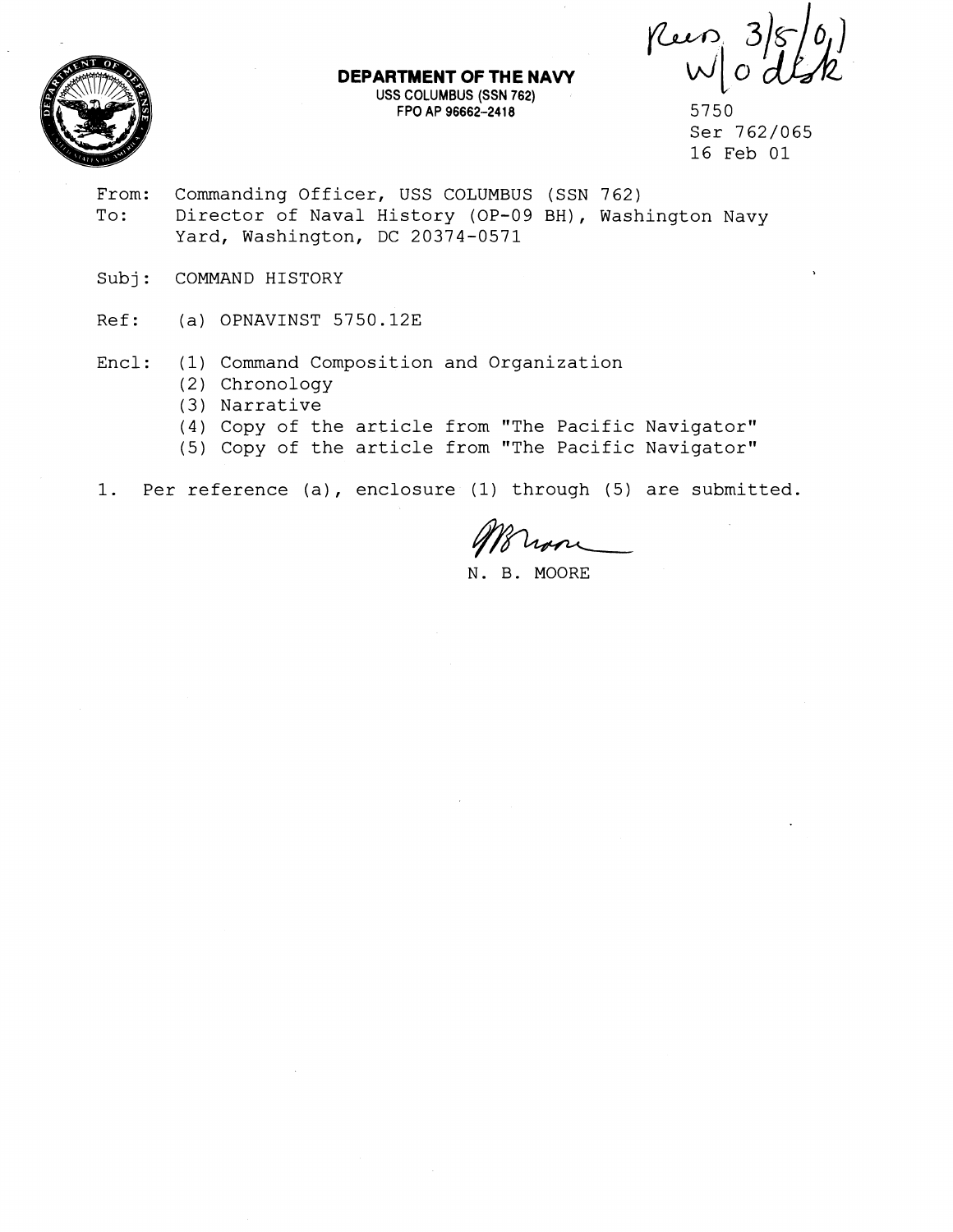## **USS COLUMBUS (SSN 762) COMMAND HISTORY FOR 2000**

#### 1. Command Composition and Organization

The USS COLUMBUS (SSN 762) is the fifty-first ship of the Los Angeles class, and the twelfth of the improved version. With stealth, endurance and agility, COLUMBUS can be used in roles and missions to meet the challenges of the ever-changing global geopolitical climate. COLUMBUS has the ability to arrive on station quickly, stay for an extended period of time and covertly carry out multiple missions including undersea warfare(USW), anti-surface warfare(ASUW), deployment of special operation forces, mine laying precision strike land attack or deterrence through perceived presence. Home-ported in Pearl Harbor, Hawaii, she is under the cognizance of Submarine Squadron SEVEN, and is commanded by Commander Norman B. Moore. Lieutenant Commander Michael J. S. Sangster, Executive Officer; Lieutenant Commander **(Edsimal Commander 1)**, Engineer Officer; Lieutenant (Eustermant , Navigator; Lieutenant , Weapons Officer; Lieutenant Junior Grade , Supply Officer and FTCS(SS) Daniel J. Niclas, Chief of the Boat are responsible for leading the crew and maintaining the ship at a maximum state of readiness.

Encl (1)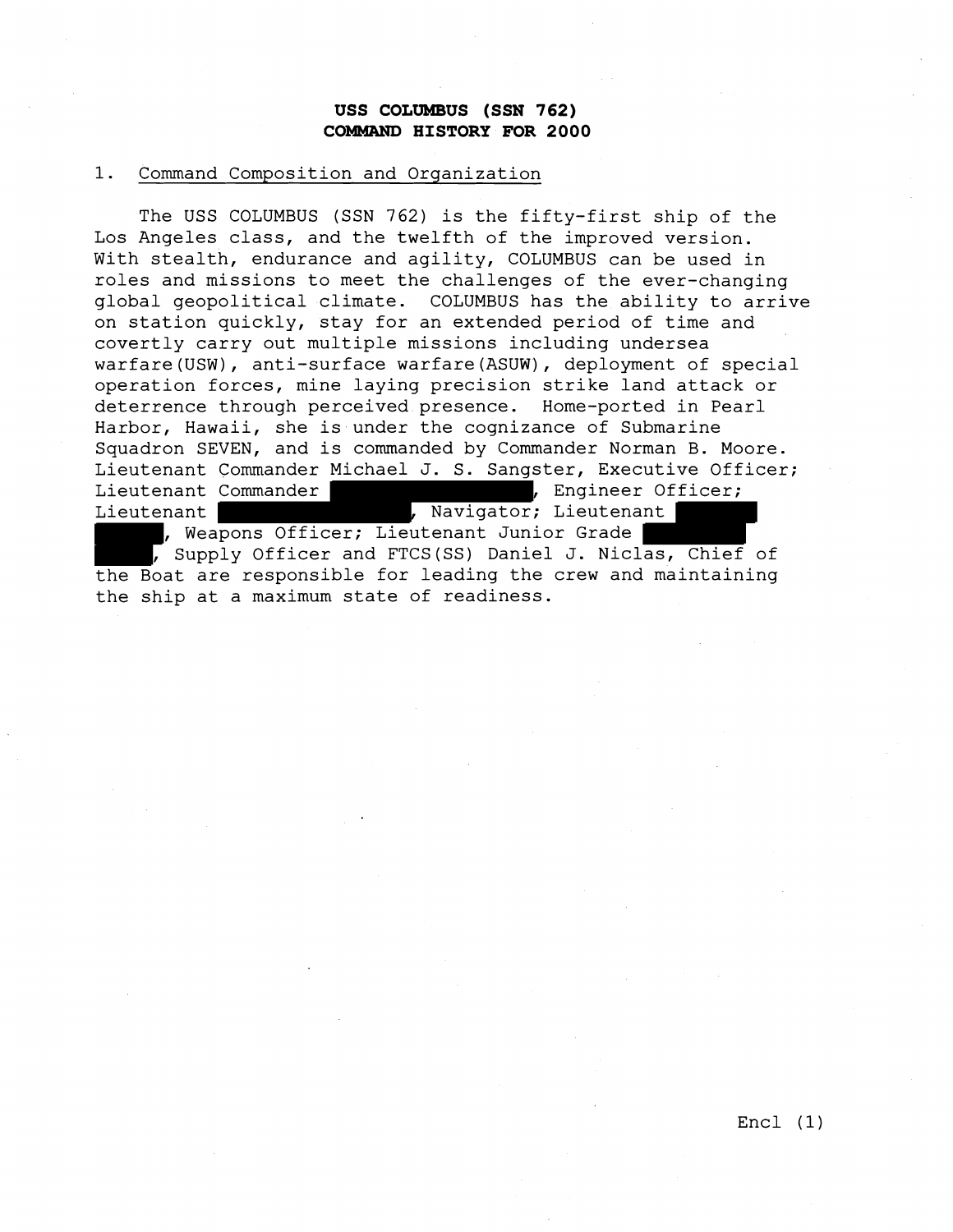# **CHRONOLOGY FOR 2000 USS COLUMBUS (SSN 762)**

| DATE<br>January | <b>EVENT</b><br>Holiday leave period<br>In port training<br>Local at-sea operations<br>Prospective Commanding Officer Operations                                  |
|-----------------|-------------------------------------------------------------------------------------------------------------------------------------------------------------------|
| February        | Prospective Commanding Officer Operations<br>Pre-Overseas Movement Upkeep                                                                                         |
| March           | Pre-Overseas Movement Upkeep<br>Sea trials/Local at-sea operations<br>Tactical Weapons Proficiency                                                                |
| April           | In-port training<br>Local at-sea operations<br>Pre-Overseas Movement Certification<br>In-port pre-deployment preparations                                         |
| May             | Pre-deployment leave period<br>Western Pacific Deployment<br>Port call - Saipan<br>Port call - Guam<br>Operation SPECWAR SUBEX 1-00<br>Western Pacific Operations |
| June            | Western Pacific Operations                                                                                                                                        |
| July            | Western Pacific Operations<br>Port call - Pattaya<br>Midshipmen Operations<br>Port call - Okinawa                                                                 |
| August          | Operation Sharem-134<br>Port call - Okinawa<br>Upkeep Yokosuka<br>Operation Ellipse Charlie<br>Port call - Sasebo                                                 |
| September       | Western Pacific Operations<br>Port call - Sasebo<br>Western Pacific Operations                                                                                    |
| October         | Upkeep Guam<br>Operational Reactor Safeguards Exam<br>Upkeep Return to Pearl Harbor, Hawaii                                                                       |

 $\ddot{\phantom{a}}$ 

Encl (2)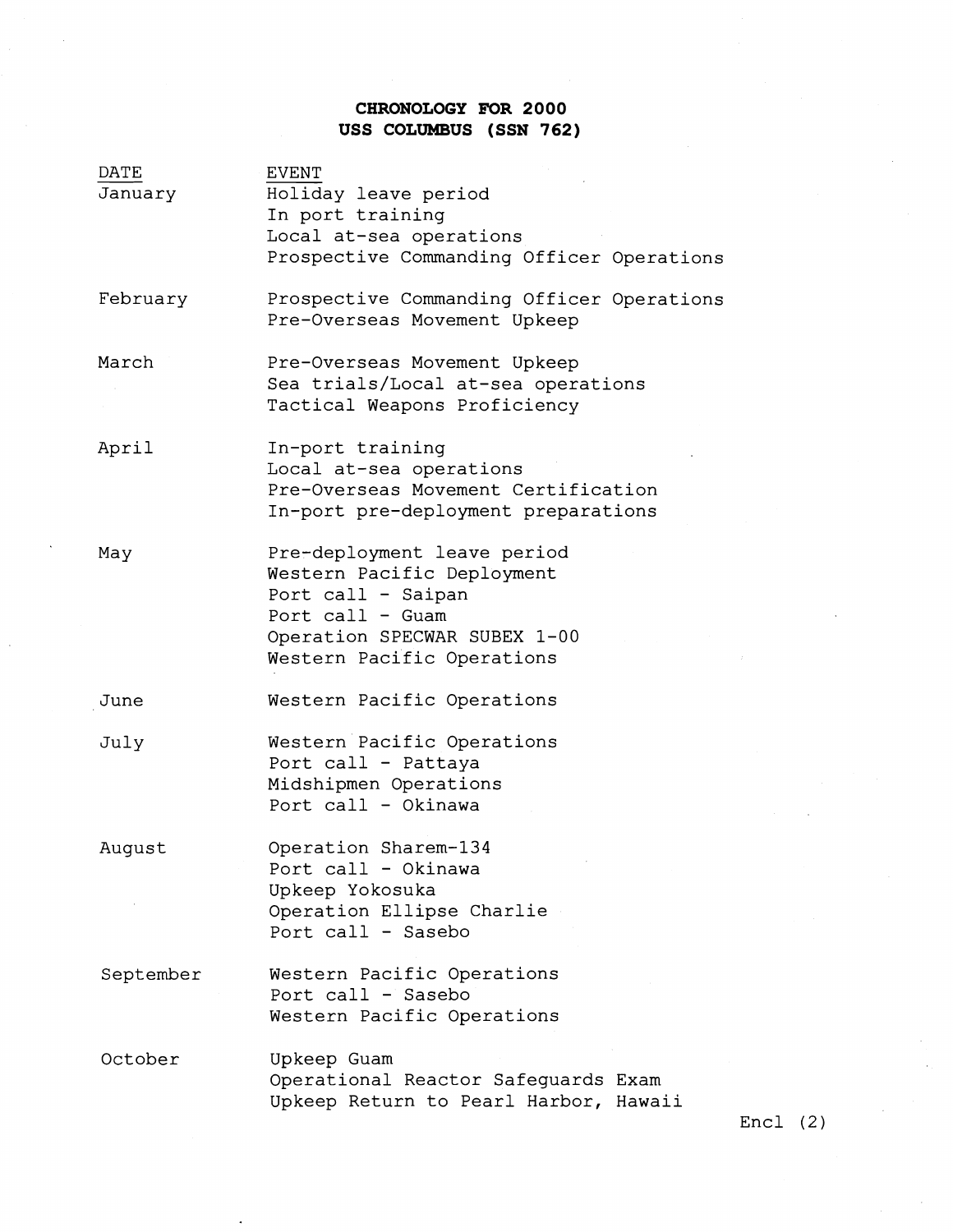# **CHRONOLOGY FOR 2000 USS COLUMBUS (SSN 762)**

November Post-deployment leave period Post-deployment leave period

December Local at-sea operations Holiday leave period

Encl (2)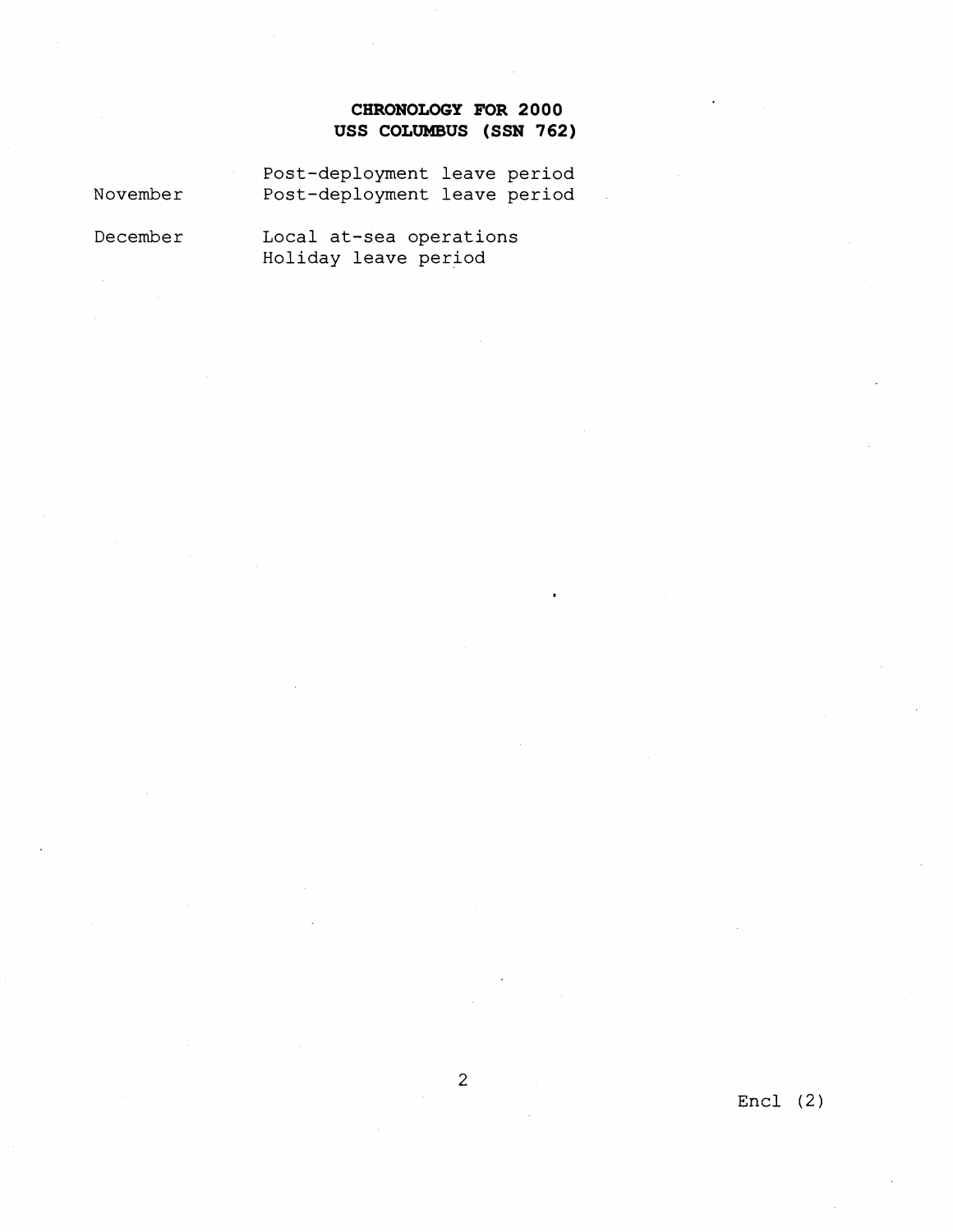#### 1. NARRATIVE

COLUMBUS began 2000 in her homeport of Pearl Harbor, Hawaii enjoying a holiday stand-down. When her crew returned rested and relaxed, they began their training cycle at the Naval Training Center Pacific preparing themselves for Prospective Commanding Officer (PCO) operations. From the 10th to the 14th of January COLUMBUS was underway allowing the crew to train independently at sea. After this brief period, the ship returned to Pearl Harbor and to the attack trainers for continued proficiency.

Following the second round of training in the "schoo1house," the crew's tactical skills and endurance were tested. On 27 January, the ship left Pearl harbor for local waters with six prospective commanding officers, two from the Pacific fleet and four from the Atlantic fleet, for seventeen days of intense tactical training. The crew was challenged both mentally and physically as they operated in shallow water, planned and executed simulated tomahawk strikes, conducted anti-submarine and anti-surface warfare, mine warfare, special force insertion, search and rescue and carrier battle-group operations.

After completing a very successful series of PC0 operations, COLUMBUS returned to port for the second of two Pre-Overseas Movement upkeeps. The challenging five-week upkeep was completed on the 21st of March, and COLUMBUS put to sea to conduct sea trials and local operations. During this at-sea period, the crew was evaluated in a Tactical Weapons Proficiency exam. The intense training of PC0 operations contributed to the crew's success on this exam as they demonstrated their honed tactical proficiency. On the 31st of March the ship returned home to conduct training in port. Eleven days later, testing their tactical skills again, the crew in a Pre-Overseas Movement Certification; Commodore Byus joined the crew in this challenging underway.

On the 19 of April the ship returned to Pearl Harbor for pre-deployment preparations, including the loading of torpedoes, tomahawk missiles and other munitions. Before departing on 8 May for her third Western Pacific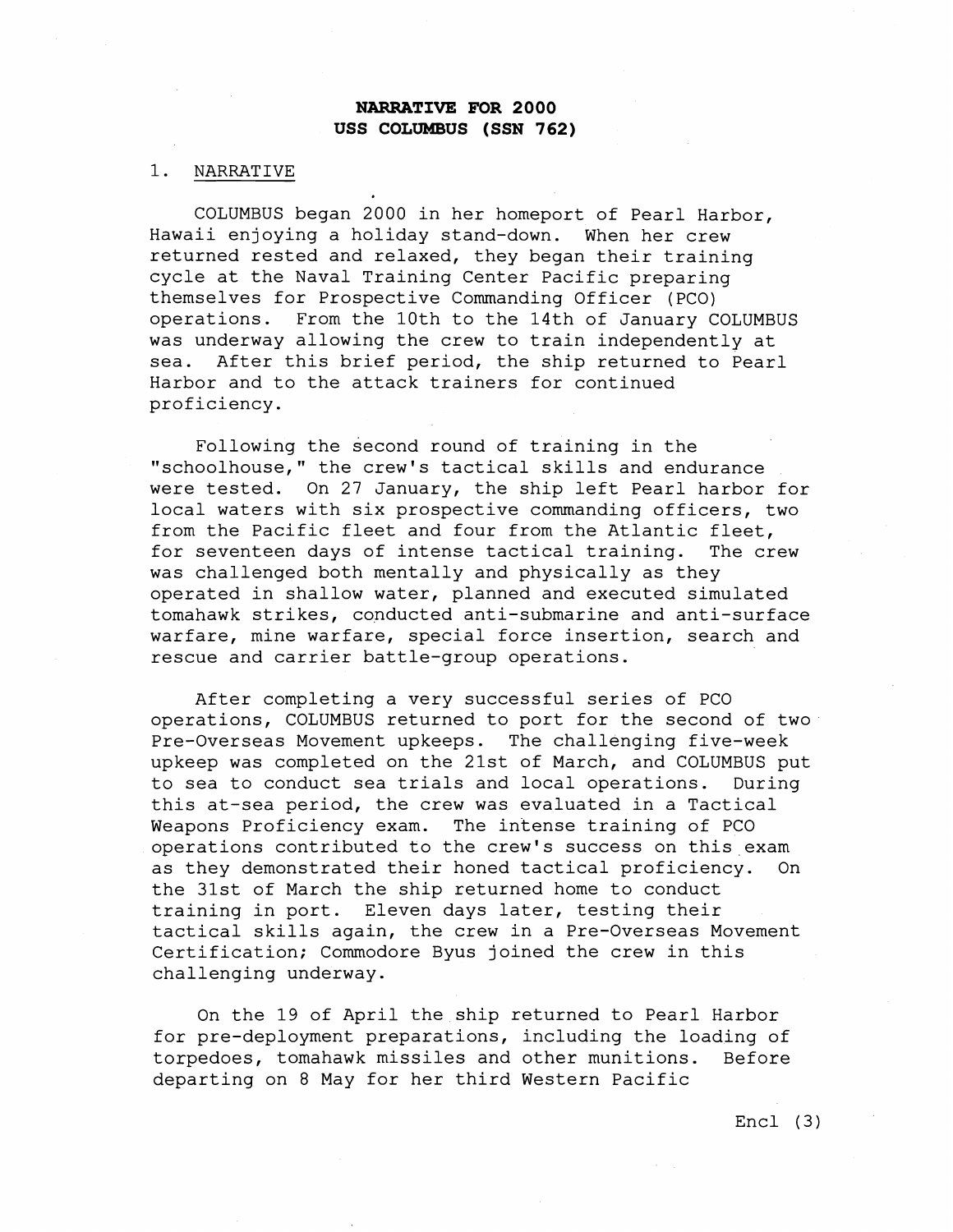deployment, the crew was allowed a brief pre-deployment stand-down to say good-bye to family and friends.

May  $8<sup>th</sup>$  marked the beginning of a five and one-half month Western Pacific Deployment. This deployment began less than thirteen months after the .completion of her last six-month deployment. Fortunately for the crew, COLUMBUS was granted a liberty port just a few days into her deployment. On 17 May, the ship was the first nuclear submarine to arrive pier-side in Saipan.

COLUMBUS hosted a VIP luncheon onboard for Saipan's Governor Pedro P. Tenorio, RADM Krol, Commander Submarine Group SEVEN, Ms. Sukhwant Singh, executive director of Saipan's Chamber of Commerce, and several other business executives and government dignitaries.

Several members of the wardroom and crew were invited to the home of Governor Tenorio for a feast, Saipan-style. They dined on whole-roasted pork, local fish, various local fruits and vegetables together with many delicious desserts; for entertainment, Saipan's favorite: Karaoke was the order for the evening.

The ship left Saipan on 22 May for Guam. Arriving there just eight hours later, the ship trained with US Navy SEALS and Special Forces from Singapore's Navy. The next day COLUMBUS left Guam to conduct at-sea training for one day with both groups in SPECWAR SUB EX 1-00.

Following SEAL operations in Guam, the ship commenced her first of two special operations missions. After successful completion of this mission vital to the security of the United States, COLUMBUS arrived in steamy Pattaya, Thailand on 15 July. She had been at sea for a grueling 49-day period. The crew was invigorated after 9 days of liberty in Thailand. Pattaya, a small seaport on the Gulf of Thailand, was a great place for the crew to relax with sunny beaches, great shopping and an active nightlife. Just three hours away from Pattaya was Bangkok, the capitol of Thailand. Because of the long stay in Thailand, many of the crew were able to travel to Bangkok and see this exotic city.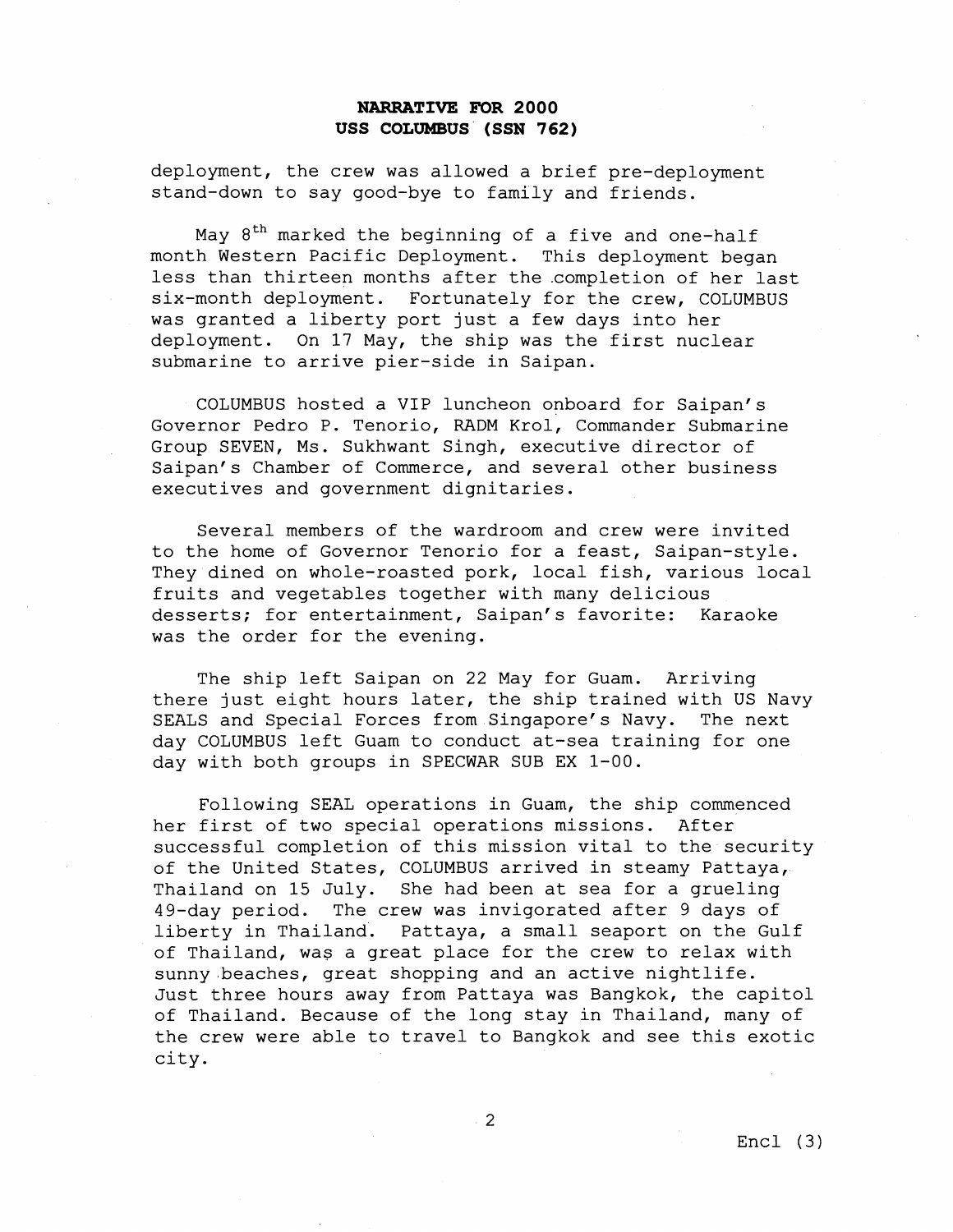COLUMBUS met seven midshipmen in Pattaya and departed on 22 July for Okinawa. The midshipmen learned navigation, piloting, and basic submarine operations. The shallow water of the Gulf of Thailand prohibited the ship from diving and allowed the midshipmen lots of time for conning the ship on the surface and coordinating contacts.

When the ship arrived at White Beach, Okinawa, she bid farewell to these seven midshipmen and welcomed six new midshipmen. In Okinawa, officers completed preparations for Operation Sharem-134. Two days later on the  $31^{st}$  of July, COLUMBUS left for waters off of the southwestern coast of Okinawa to conduct Sharem-134. During the exercise USS CURTIS WILBUR (DDG-54), USS VINCENNES (CG-49), and USS CUSHING (DD-985) practiced anti-submarine warfare against COLUMBUS.

The exercise was cut short due to a typhoon in the vicinity. While the surface ships transited hundreds of miles to avoid the storm, COLUMBUS weathered the storm watching movies at 400ft. (Sometimes it's great to be on a sub!) After the storm, the ship rendezvoused with the three surface ships in Okinawa for a post-exercise brief; she also said farewell to the second group of midshipmen. Departing Okinawa, the ship invited surface sailors from the three warships to ride onboard for the transit up to Yokosuka in an exchange program.

Nine days in Yokosuka provided time for the crew to make voyage repairs to the ship with the assistance of USS Frank Cable (AS-40). RADM Krol and his Submarine Group SEVEN staff hosted a party for COLUMBUS and USS SALT LAKE CITY (SSN-717) at the Submarine Sanctuary where LTJG was awarded his gold dolphins. The crew found some time for liberty; some enjoyed the nightlife of Tokyo while others visited the famous Mount Fuji.

After the upkeep, COLUMBUS left Tokyo Wan for waters off of Okinawa for exercise Ellipse Charlie. The weather in the Sea of Japan was typical for that time of yeaf and another typhoon caused the exercise to be cancelled.

An unexpected but fortunate message was received after the cancellation of the exercise: Report to Sasebo for

3 Encl (3)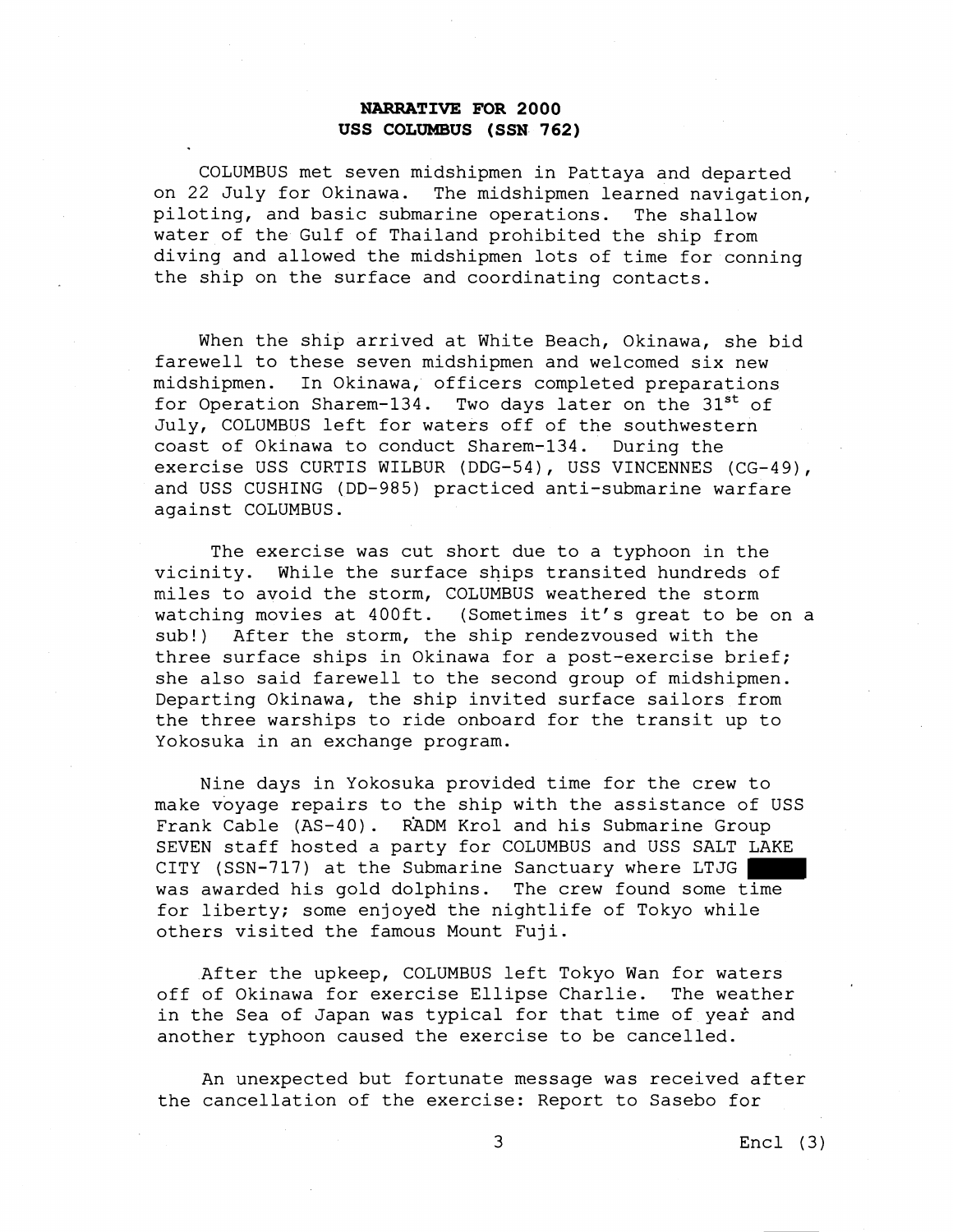Liberty! The crew enjoyed a few days of R&R while exploring the Japanese cities of Sasebo and near-by Nagasaki. The ship left Sasebo on August 29<sup>th</sup> for its second mission. Only a few days into the mission, the ship was forced to return to Sasebo for untimely repairs. The crew was again given liberty as COLUMBUS awaited the arrival of repair parts. On September  $10^{th}$  the ship left to continue her mission.

After a challenging three-week period, COLUMBUS completed her highly successful mission and arrived in Apra Harbor, Guam on 1 October. She conducted a rapid and efficient upkeep again with the assistance of USS FRANK CABLE (AS-40). Most working days were long, but sailors found time to refamiliarize themselves with all of Guam's exciting nightlife, spectacular diving and sunny beaches.

On October 6<sup>th</sup> COLUMBUS left Guam to make an extended run to return to Pearl Harbor. The voyage home provided training time for the crew as they prepared for the annual Operational Reactor Safeguards Examination (ORSE). On 17 October COLUMBUS bumped against the S-12 pier in Pearl Harbor to embark the ORSE team.

Thirty-six hours later the ship returned to S-9, her Western Pacific Deployment completed. Tired and seasoned sailors were given a ceremonious hail as the ship returned through her familiar waters of Pearl Harbor. All the ships in the harbor sounded their whistles in accolade and honor of her return. Greeted by family and friends, crewmembers were welcomed home in open arms and began a four-week postdeployment and Thanksgiving stand-down.

Leave ended all too soon for the enduring crew, on 27 November the ship left for West Loch to return unused munitions. After a two-day off-load, the ship returned to briefly to Pearl Harbor, and then departed for local waters for independent training.

The 29<sup>th</sup> of November was the day the wardroom bid farewell to Lieutenant Commander Jeffrey E. Trussler and welcomed with warm aloha their new Executive Officer, Lieutenant Commander Michael J. S. Sangster.